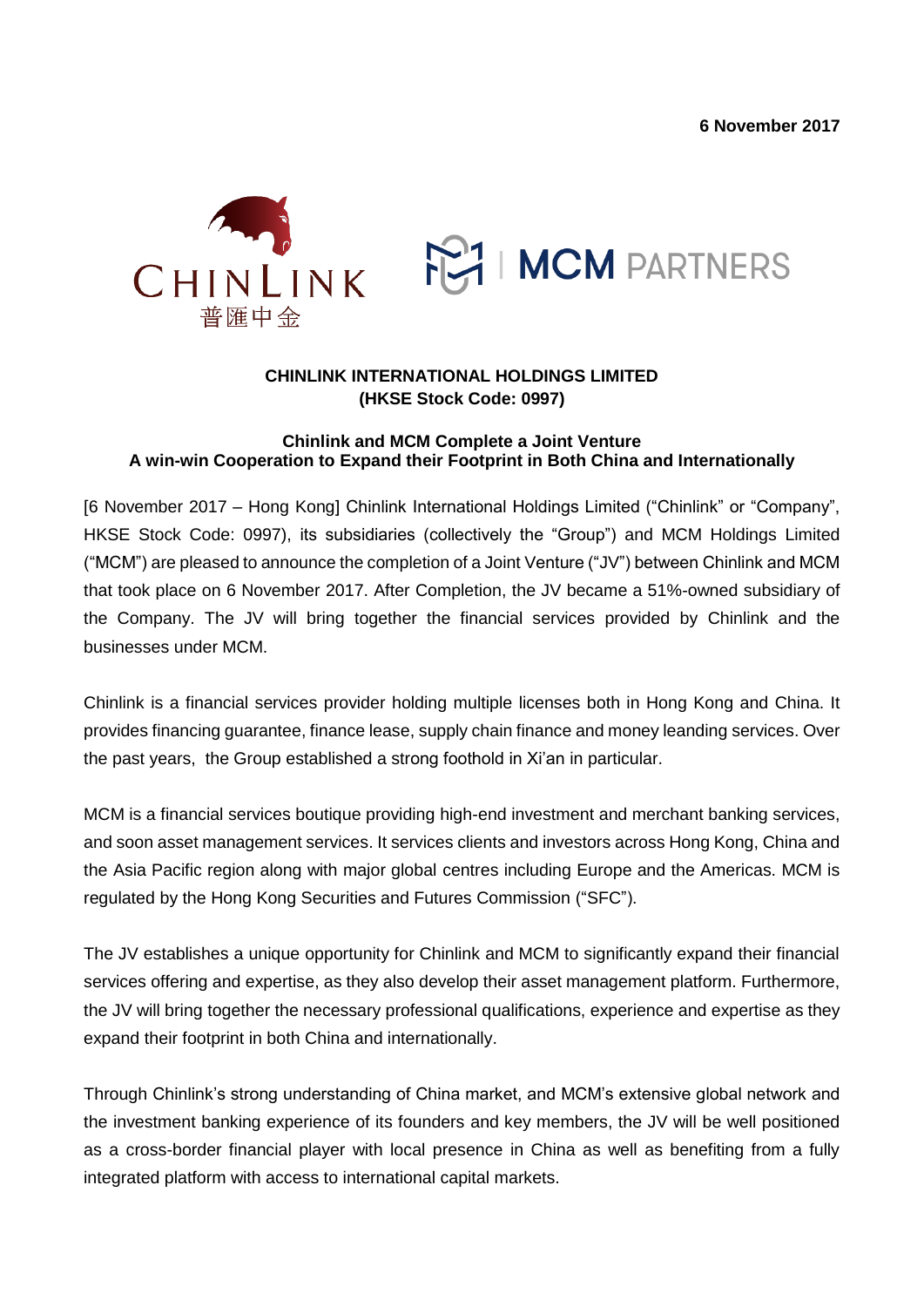Mr. Siu Wai Yip, Executive Director of Chinlink, said, "Given with our establishment in Xi'an, the increasing importance of The Belt and Road Initiative provides ample opportunities for Chinlink. The JV with MCM enables the Group to grasp such opportunities. We are confident that the JV will increase the competitiveness of Chinlink in long run by offering an extensive range of financial services."

Mr. Rachid Bouzouba, MCM Co-Founder, said, "Through its extensive network in Asia as well as in Europe and the Americas, this Joint Venture with a reputable Chinese group will consolidate MCM's position as a leading financial services boutique specializing in bringing global investment opportunities to Asia, and Asia to the world. As part of this strategy MCM recently opened an office in London to expand its presence in Europe."

Mr. Adrian Valenzuela, MCM Co-Founder, said, "Chinlink represents the best attributes we would look for in a partnership. They exemplify a story of successful entrepreneurship and vision, building a fantastic business in China. Together with the financial expertise and global network of MCM, we will create a financial services platform that will be positioned to capitalize on the next stage of development and growth in the region, particularly as China's role in global financial markets is sure to expand significantly."

*– End –*

## **About Chinlink International Holdings Limited**

Chinlink International Holdings Limited is a listed company on the Main Board of Hong Kong Stock Exchange (Stock Code: 0997). Chinlink provides financial services such as supply chain finance, financing guarantee, finance lease and money lending to China and Hong Kong enterprises, and also builds and operates large scale logistics park, mall and trade centre accommodating a huge business client base to integrate with the financial and logistics services. For business particulars, please visit [www.chinlinkint.com.](http://www.chinlinkint.com/)

## **About MCM Holdings Limited**

MCM is a financial services boutique headquartered in Hong Kong providing high-end investment and merchant banking services, pursuing continuous innovation to support our clients' activities. We provide wide access across Hong Kong, Greater China & other Asian markets along with major global centres including Europe and the Americas, making MCM Partners one of the leading integrated platforms of its kind in Hong Kong. We identify strategic and financial opportunities within a global context, through the extensive network of our experienced banking team.

MCM Asia Limited, a subsidiary of MCM, is regulated by the Hong Kong Securities and Futures Commission (SFC) and a member of Alliance of International Corporate Advisors (AICA).